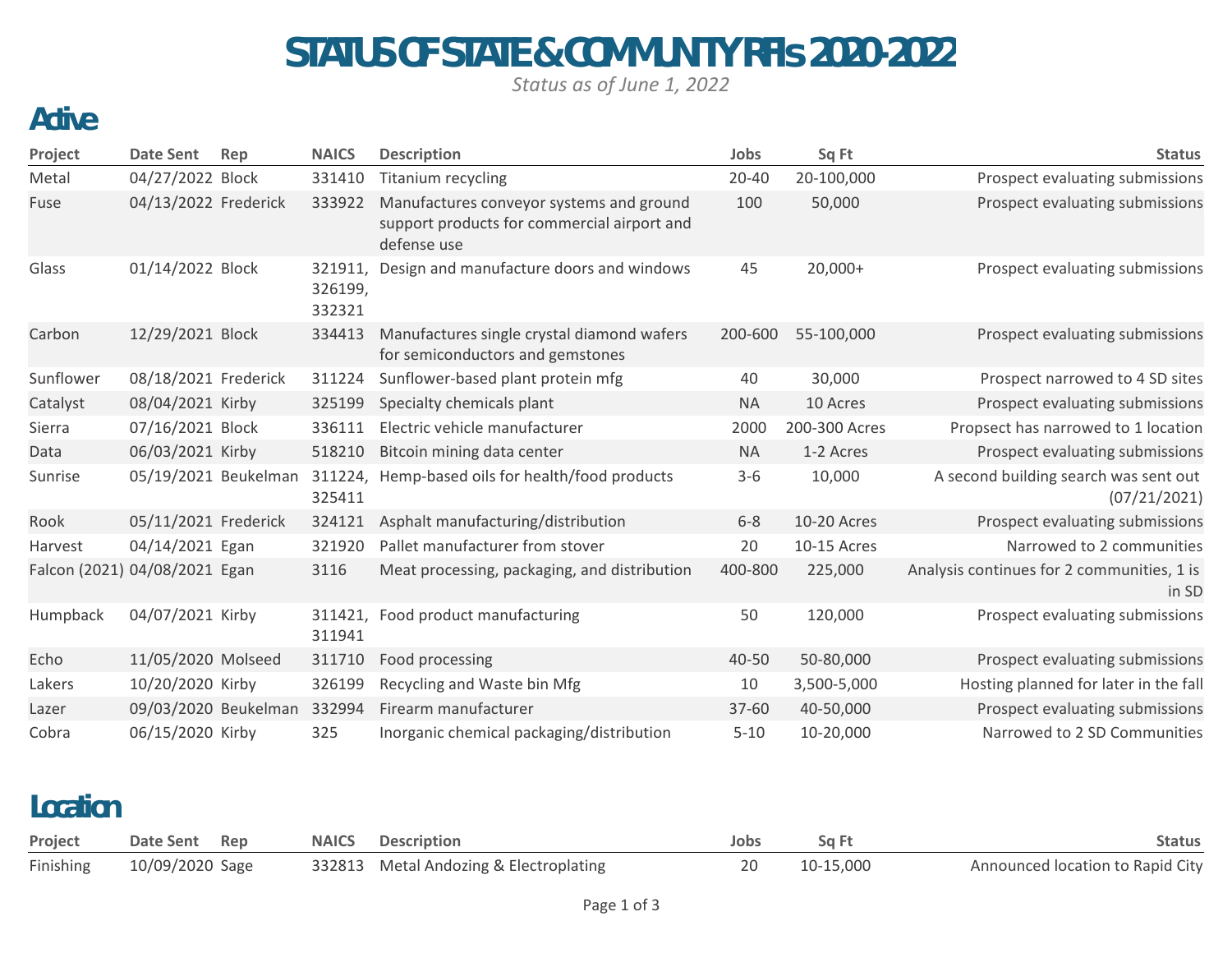# STATUS OF STATE & COMMUNITY RFIs 2020-2022

*Status as of June 1, 2022*

### Location

| Project      | Date Sent       | Rep | <b>NAICS</b> | <b>Description</b>                                                      | Jobs      | Sa Ft       | <b>Status</b>                          |
|--------------|-----------------|-----|--------------|-------------------------------------------------------------------------|-----------|-------------|----------------------------------------|
| Grow         |                 |     | 335110       | 07/17/2020 Beukelman 111419, Aquaponics produce grower & grow light mfg | $35 - 50$ | 50-150.000  | Announced location to North Sioux City |
| <b>Bravo</b> | 06/04/2020 Egan |     | 325          | Renewable jet fuel/gasoline                                             | 45-55     | 50-80 Acres | Announced location to Lake Preston     |

#### Closed

| Project     | Date Sent            | Rep | <b>NAICS</b>      | <b>Description</b>                                                               | Jobs      | Sq Ft         | <b>Status</b>                     |
|-------------|----------------------|-----|-------------------|----------------------------------------------------------------------------------|-----------|---------------|-----------------------------------|
| Rambo       | 10/08/2021 Frederick |     | 339113            | Develops & manufactures protective solutions<br>for military and law encorcement | 200-600   | 10-60,000     | Project is on hold                |
| Singularity | 08/10/2021 Block     |     | 334413            | Electronic parts for semiconductor industry                                      | 225       | 40-80,000     | Project is on hold until May 2022 |
| Kilo        | 07/02/2021 Frederick |     | 334511            | Surveillance systems mfg                                                         | 22        | 10-20,000     | Project is on hold                |
| Tango       | 06/28/2021 Frederick |     | 518210            | Bitcoin mining data center                                                       | 25        | 10-20,000     | Project is on hold                |
| Charlie     | 06/25/2021 Egan      |     | 325199            | Renewable fuel production                                                        | 45-50     | 100-400 Acres | Located in another state          |
| Groot       | 05/13/2021 Beukelman |     | 31161             | Meat production facility                                                         | 1,363     | 150+ Acres    | SD was eliminated                 |
| Sheldon     | 05/07/2021 Egan      |     | 311999            | Powdered Egg-Drying Facilities                                                   | $10 - 30$ | 30-100,000    | Project suspended                 |
| Oscar       | 03/17/2021 Frederick |     | 311514            | Dry food ingredient mfg                                                          | 3         | 10-30,000     | Project suspended                 |
| Ice Age     | 02/19/2021 Kirby     |     | 56142             | Back-office/customer service center                                              | 400-600   | 40-60,000     | SD was eliminated                 |
| Victor      | 01/15/2021 Egan      |     | 311999            | Pea-based food products                                                          | 100       | 25-50,000     | Project is on hold until 2022     |
| Jericho     | 12/15/2020 Block     |     | 333612            | Gear box production for HVAC/medical devices                                     | 35-150    | 50-150,000    | Company unresponsive              |
| Solomon     | 12/04/2020 Block     |     | 336414            | Aerospace mfg and engineering                                                    | $30 - 50$ | 20-40,000     | Company unresponsive              |
| Raindrop    | 11/20/2020 Block     |     | 332114,<br>332322 | Produces rainware (gutter) & components                                          | $6 - 15$  | 8-30,000      | Company unresponsive              |
| Encore      | 10/01/2020 Frederick |     | 325               | Renewable chemical manufacturing                                                 | 67        | 32 Acres      | SD was eliminated                 |
| Eros        | 09/18/2020 Egan      |     | 339920            | Compound bow manufacturing                                                       | 190-300   | 70,000        | Located in another State          |
| Wizard      | 09/14/2020 Molseed   |     | 31161             | Meat processing plant                                                            | 300       | 140-200,000   | SD was eliminated                 |
| Grub        | 07/22/2020 Peters    |     | 311               | Food mfg                                                                         | 150-300   | 150-250,000   | SD was eliminated                 |
| Safety      | 07/17/2020 Andrisen  |     | 339113            | PPE mask manufacturer                                                            | 16        | 100,000       | Project suspended                 |
| Peony       | 07/17/2020 Peters    |     | 311221            | Corn-based food additives and animal feed                                        | 300-400   | 250 Acres     | SD was eliminated                 |
| Nuggets     | 06/12/2020 Molseed   |     | 325311            | Organic fertilizer                                                               | 10        | 15,000        | SD was eliminated                 |